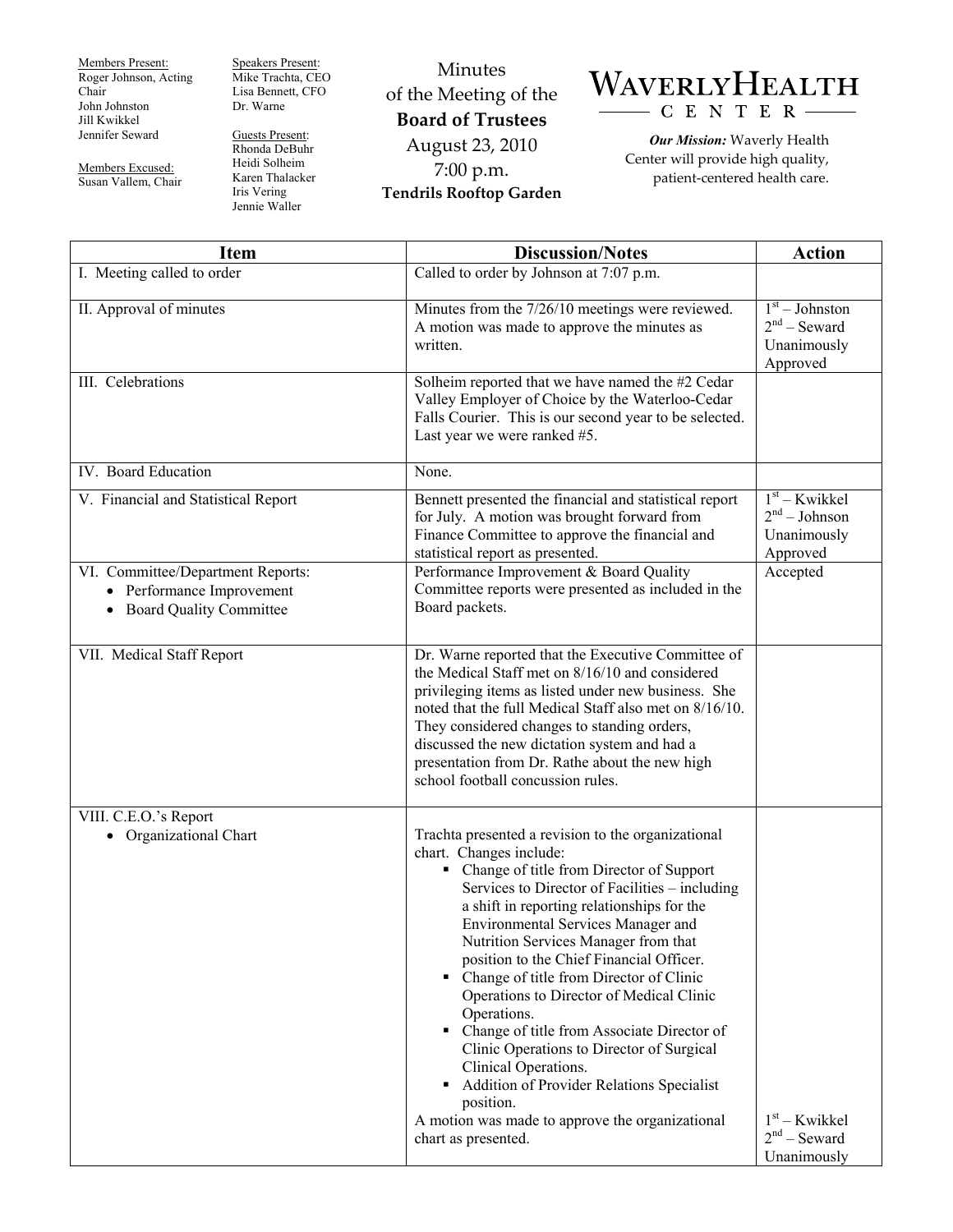|                                                                                                                                                                                                                                                                                                                                                                               |                                                                                                                                                                                                                                                                                                                                                                                                                                                           | Approved                                                       |
|-------------------------------------------------------------------------------------------------------------------------------------------------------------------------------------------------------------------------------------------------------------------------------------------------------------------------------------------------------------------------------|-----------------------------------------------------------------------------------------------------------------------------------------------------------------------------------------------------------------------------------------------------------------------------------------------------------------------------------------------------------------------------------------------------------------------------------------------------------|----------------------------------------------------------------|
|                                                                                                                                                                                                                                                                                                                                                                               |                                                                                                                                                                                                                                                                                                                                                                                                                                                           |                                                                |
| IX. Old Business<br>Rooftop Helipad                                                                                                                                                                                                                                                                                                                                           | Trachta reported that only one bid was received for<br>the helipad construction. He stated that<br>modifications have been made to the plans and the<br>project will be put out for bid again. He noted that<br>we should have more information to consider at the<br>September meeting.                                                                                                                                                                  |                                                                |
| X. New Business                                                                                                                                                                                                                                                                                                                                                               |                                                                                                                                                                                                                                                                                                                                                                                                                                                           |                                                                |
| • Provisional Appointments to Medical<br>Staff:<br>Annette Geary, ARNP – Consulting/<br>٠<br>Ancillary, Dermatology Associates<br>Jessica Gerlach, PA-C - Consulting/<br>٠<br>Ancillary, Dermatology Associates<br>Reappointments to Medical Staff:<br>Michael Berstler, M.D. - Active,<br>Family Medicine, IHS<br>James Cafaro, M.D. - Consulting,<br>٠<br>Pulmonology, CVMS | Privileging items were presented as individually<br>listed at left. It was noted that a correction was made<br>to restore Melanie Schwartz's ARNP privileges. All<br>files have been reviewed by the Executive<br>Committee of the Medical Staff. The Executive<br>Committee recommends approval. A motion was<br>made to approve all privileging items as individually<br>considered and recommended by the Executive<br>Committee of the Medical Staff. | $1st - Johnston$<br>$2nd - Kwikkel$<br>Unanimously<br>Approved |
| Kent Nickell, M.D. - Consulting,<br>Pathology, IHS                                                                                                                                                                                                                                                                                                                            |                                                                                                                                                                                                                                                                                                                                                                                                                                                           |                                                                |
| Provisional to Regular Status on Medical<br>Staff:<br>Richard Valente, M.D. - Consulting,<br>Cardiology, Covenant                                                                                                                                                                                                                                                             |                                                                                                                                                                                                                                                                                                                                                                                                                                                           |                                                                |
| Updated/Revised Privilege List:<br>Victor Mujica, M.D. - Consulting,<br>Internal Medicine, Covenant<br>M. Michele Martins, M.D. - Active,<br>٠<br>OB-Gyn, WHC                                                                                                                                                                                                                 |                                                                                                                                                                                                                                                                                                                                                                                                                                                           |                                                                |
| Temporary – Locum Privileges on Medical<br>Staff:<br>Sam Sims, CRNA - Courtesy/<br>Ancillary - Temporary, Anesthesia                                                                                                                                                                                                                                                          |                                                                                                                                                                                                                                                                                                                                                                                                                                                           |                                                                |
| Resignation from Medical Staff:<br>Matthew Sowle, PA-C - Courtesy/<br>Ancillary, Family Medicine, Covenant<br>Jessica Boevers, M.D. - Courtesy,<br>٠<br>Family Medicine, Covenant<br>Traci Skierka, M.D. - Courtesy,<br>Е<br>Family Medicine                                                                                                                                  |                                                                                                                                                                                                                                                                                                                                                                                                                                                           |                                                                |
| Correction to Previously Approved<br>Credentialing Items:<br>Melanie Schwartz, ARNP-<br>Consulting/Ancillary, Covenant                                                                                                                                                                                                                                                        |                                                                                                                                                                                                                                                                                                                                                                                                                                                           |                                                                |
| <b>Finance Committee</b>                                                                                                                                                                                                                                                                                                                                                      | Bennett reported that the Finance Committee met on<br>8/20/10. Minutes from said meeting were included<br>in the Board packets.                                                                                                                                                                                                                                                                                                                           |                                                                |
| Capital FYI - Pool Deck Replacement<br>$- $7,297$                                                                                                                                                                                                                                                                                                                             | Bennett presented the following capital purchase<br>FYI:                                                                                                                                                                                                                                                                                                                                                                                                  |                                                                |